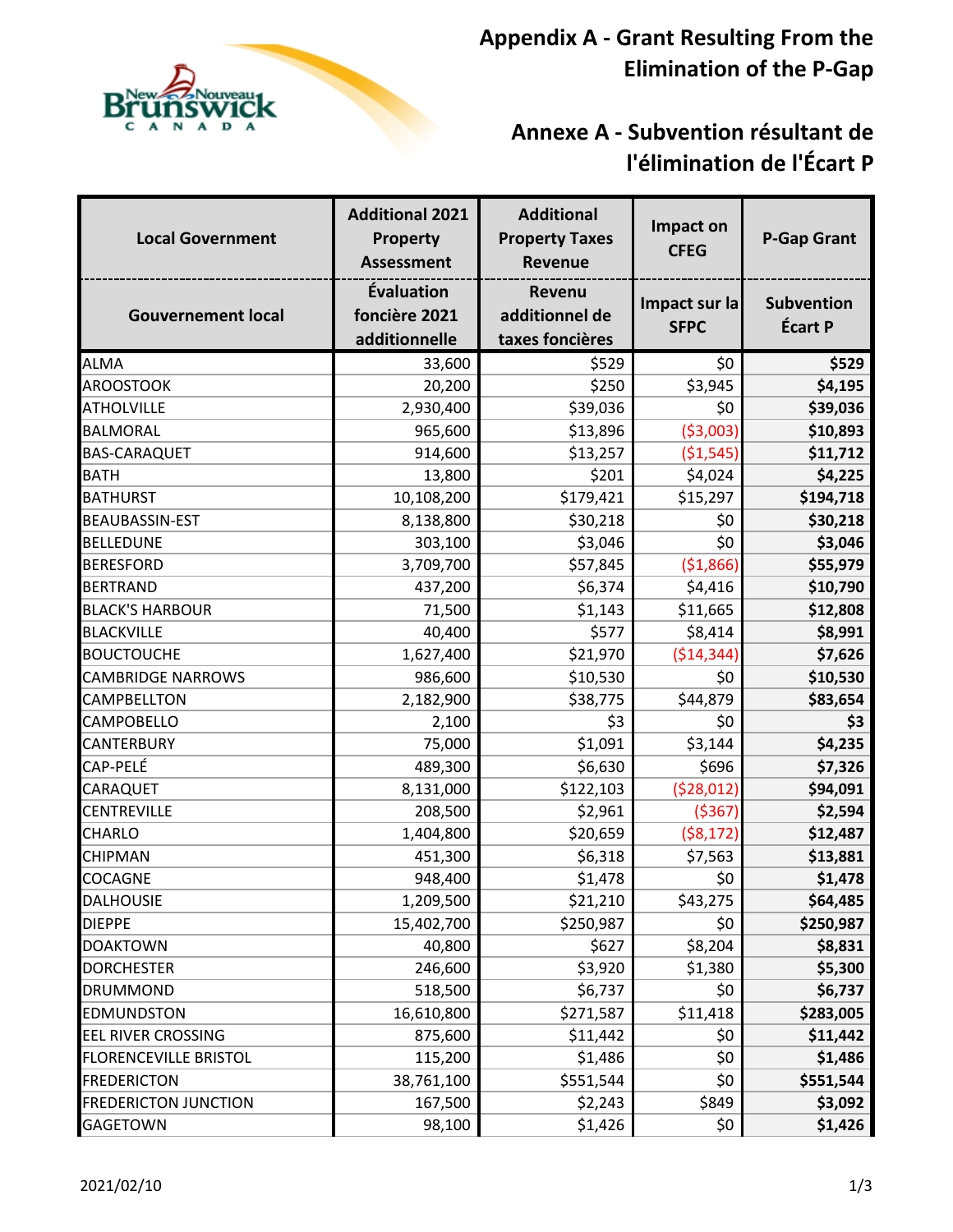

## **Annexe A - Subvention résultant de l'élimination de l'Écart P**

| <b>Local Government</b>         | <b>Additional 2021</b><br><b>Property</b><br><b>Assessment</b> | <b>Additional</b><br><b>Property Taxes</b><br>Revenue | Impact on<br><b>CFEG</b>     | <b>P-Gap Grant</b>                  |
|---------------------------------|----------------------------------------------------------------|-------------------------------------------------------|------------------------------|-------------------------------------|
| <b>Gouvernement local</b>       | Évaluation<br>foncière 2021<br>additionnelle                   | <b>Revenu</b><br>additionnel de<br>taxes foncières    | Impact sur la<br><b>SFPC</b> | <b>Subvention</b><br><b>Écart P</b> |
| <b>GRAND BAY-WESTFIELD</b>      | 8,793,300                                                      | \$120,468                                             | (548, 024)                   | \$72,444                            |
| <b>GRAND MANAN</b>              | 41,600                                                         | \$522                                                 | \$13,564                     | \$14,086                            |
| <b>GRANDE ANSE</b>              | 623,600                                                        | \$9,204                                               | \$10,609                     | \$19,813                            |
| <b>GRAND-SAULTS/GRAND FALLS</b> | 568,400                                                        | \$8,578                                               | \$19,222                     | \$27,800                            |
| <b>HAMPTON</b>                  | 6,699,200                                                      | \$86,889                                              | ( \$55,661)                  | \$31,228                            |
| <b>HANWELL</b>                  | 3,878,400                                                      | \$15,865                                              | \$0                          | \$15,865                            |
| <b>HARTLAND</b>                 | 50,400                                                         | \$761                                                 | \$236                        | \$997                               |
| <b>HARVEY</b>                   | 147,900                                                        | \$1,941                                               | \$713                        | \$2,654                             |
| HAUT-MADAWASKA                  | 1,150,200                                                      | \$9,646                                               | \$0                          | \$9,646                             |
| <b>HILLSBOROUGH</b>             | 791,900                                                        | \$10,659                                              | \$3,536                      | \$14,195                            |
| <b>KEDGWICK</b>                 | 203,300                                                        | \$2,783                                               | \$11,267                     | \$14,050                            |
| <b>LAC BAKER</b>                | 211,800                                                        | \$2,378                                               | \$0                          | \$2,378                             |
| LAMÈQUE                         | 2,261,300                                                      | \$35,050                                              | ( \$12,081)                  | \$22,969                            |
| LE GOULET                       | 646,900                                                        | \$10,258                                              | \$3,129                      | \$13,387                            |
| <b>MAISONNETTE</b>              | 493,900                                                        | \$7,453                                               | (51, 812)                    | \$5,641                             |
| <b>MCADAM</b>                   | 38,000                                                         | \$602                                                 | \$20,913                     | \$21,515                            |
| <b>MEDUCTIC</b>                 | 66,400                                                         | \$882                                                 | \$370                        | \$1,252                             |
| <b>MEMRAMCOOK</b>               | 5,658,100                                                      | \$78,715                                              | ( \$3,154)                   | \$75,561                            |
| MILLVILLE                       | 91,900                                                         | \$1,335                                               | \$2,465                      | \$3,800                             |
| <b>MINTO</b>                    | 82,000                                                         | \$1,087                                               | \$35,229                     | \$36,316                            |
| <b>MIRAMICHI</b>                | 8,744,800                                                      | \$152,160                                             | \$129,764                    | \$281,924                           |
| <b>MONCTON</b>                  | 24,998,200                                                     | \$412,395                                             | (5257, 278)                  | \$155,117                           |
| <b>NACKAWIC</b>                 | 1,031,500                                                      | \$14,816                                              | ( \$8,044)                   | \$6,772                             |
| <b>NEGUAC</b>                   | 750,400                                                        | \$10,503                                              | \$4,342                      | \$14,845                            |
| NEW MARYLAND                    | 5,699,200                                                      | \$74,238                                              | \$0                          | \$74,238                            |
| <b>NIGADOO</b>                  | 1,246,800                                                      | \$17,299                                              | (57, 833)                    | \$9,466                             |
| <b>NORTON</b>                   | 2,326,700                                                      | \$27,143                                              | (511, 247)                   | \$15,896                            |
| <b>OROMOCTO</b>                 | 6,585,400                                                      | \$93,190                                              | \$0                          | \$93,190                            |
| <b>PAQUETVILLE</b>              | 615,200                                                        | \$8,465                                               | \$0                          | \$8,465                             |
| PERTH-ANDOVER                   | 123,300                                                        | \$1,517                                               | \$10,577                     | \$12,094                            |
| PETITCODIAC                     | 838,200                                                        | \$10,808                                              | \$5,700                      | \$16,508                            |
| PETIT-ROCHER                    | 214,300                                                        | \$3,171                                               | \$15,223                     | \$18,394                            |
| <b>PLASTER ROCK</b>             | 231,400                                                        | \$4,143                                               | \$10,669                     | \$14,812                            |
| POINTE-VERTE                    | 724,500                                                        | \$11,520                                              | (\$1,097)                    | \$10,423                            |
| PORT ELGIN                      | 315,200                                                        | \$4,664                                               | (51, 108)                    | \$3,556                             |